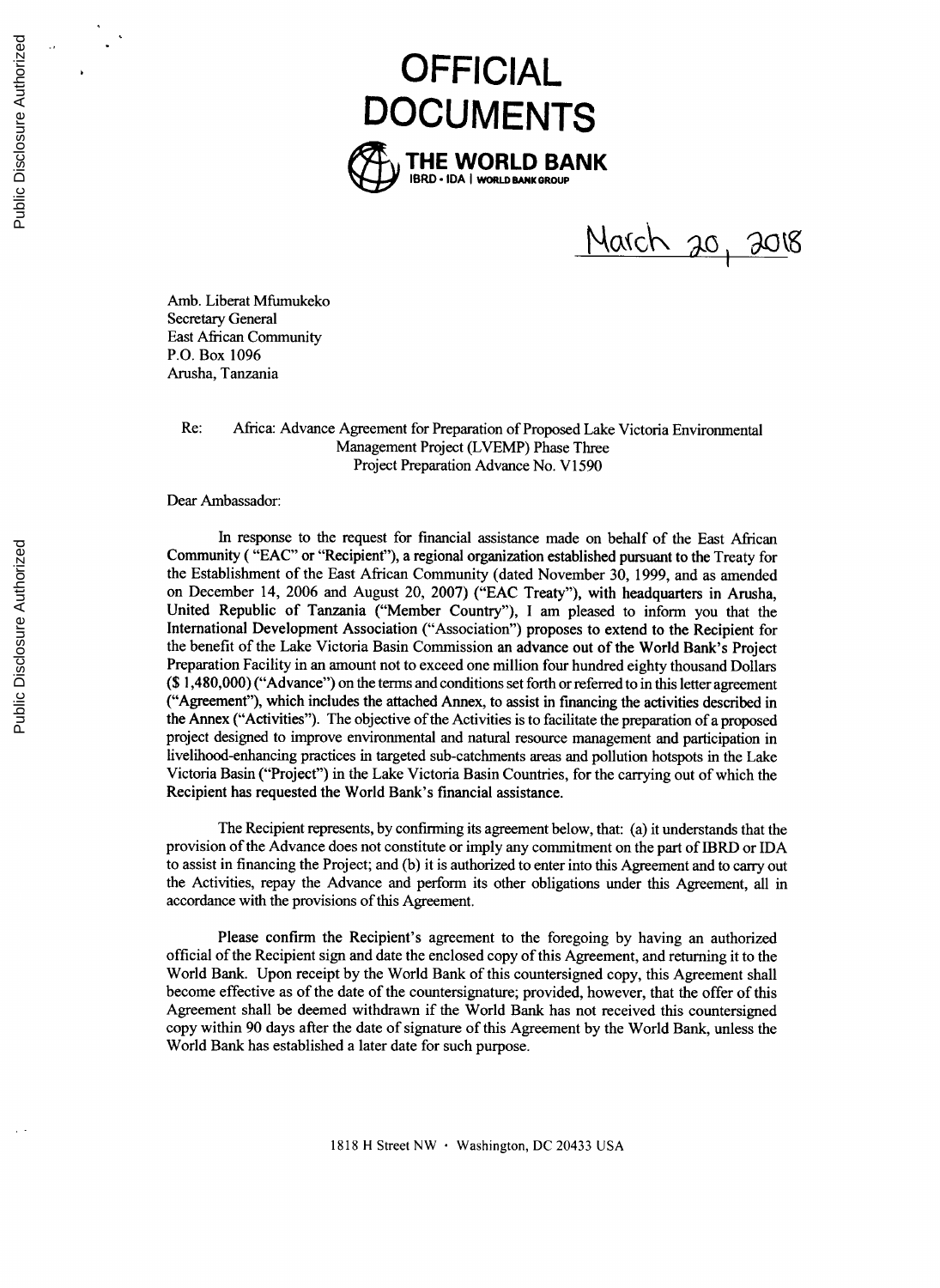| Very truly yours,<br><b>INTERNATIONAL DEVELOPMENT ASSOCIATION</b>                             |
|-----------------------------------------------------------------------------------------------|
| By                                                                                            |
| Paul Noumba Um                                                                                |
| Coordinating Director for Regional Integration, Southern and Eastern Africa                   |
| Africa Region<br><b>AGREED</b><br>EAST AFRICAN COMMU<br><b>By</b><br>Authorized Representativ |
| BERNS MG MY KEKO<br>Name                                                                      |
| Title                                                                                         |
| 2 <sub>6</sub><br>Date:                                                                       |

Enclosures:

÷,

**(1)** "Standard Conditions for Advances Made **by** the World Bank under its Project Preparation Facility", dated July **31, 2010;** and

(2) Disbursement Letter for the Advance of the same date as this Agreement, together with "World Bank Disbursement Guidelines for Projects", dated May **1, 2006.**

-2-

 $\frac{1}{\sqrt{2}}\sum_{i=1}^{N} \frac{1}{i} \left( \frac{1}{\sqrt{2}} \right)^{2} \left( \frac{1}{\sqrt{2}} \right)^{2} \left( \frac{1}{\sqrt{2}} \right)^{2} \left( \frac{1}{\sqrt{2}} \right)^{2} \left( \frac{1}{\sqrt{2}} \right)^{2} \left( \frac{1}{\sqrt{2}} \right)^{2} \left( \frac{1}{\sqrt{2}} \right)^{2} \left( \frac{1}{\sqrt{2}} \right)^{2} \left( \frac{1}{\sqrt{2}} \right)^{2} \left( \frac{1}{\sqrt{2}} \right)^{2} \left($ 

 $\frac{1}{2}$ 

 $\frac{d}{2}$ 

 $\frac{1}{2}$  $\frac{1}{2}$ l.

 $\overline{1}$ 

 $\frac{1}{\epsilon}$ 

 $\overline{\mathcal{L}}$ 

 $\frac{1}{2}$ 

 $\frac{1}{2}$  $\mathcal{L}$ 

 $\frac{1}{2}$  $\mathfrak{c}$ 

 $\epsilon$ 

 $\mathbf i$ 

 $\tilde{\xi}$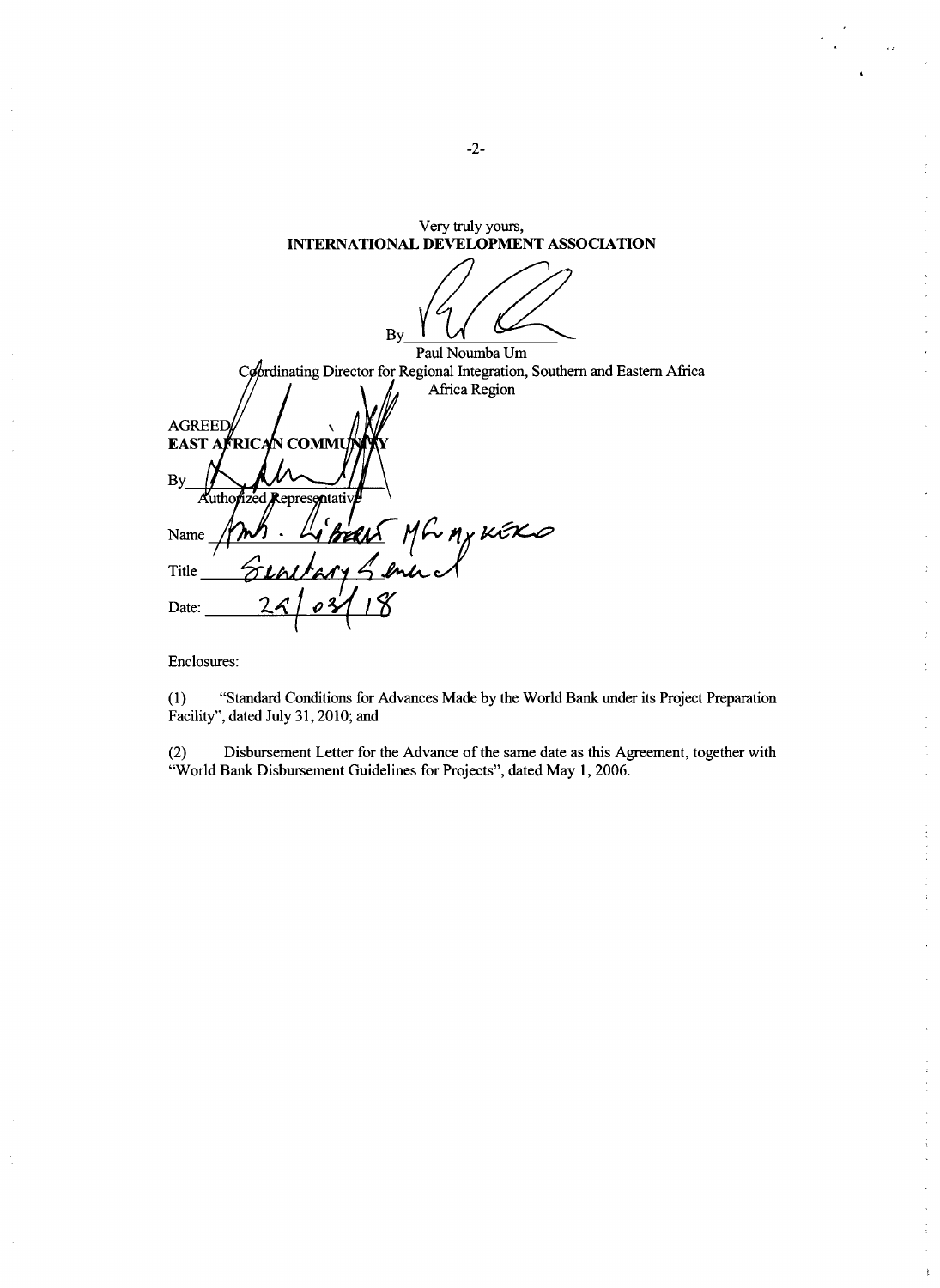# **Article I Standard Conditions; Definitions**

*1.01. Standard Conditions.* The "Standard Conditions for Advances Made **by** the World Bank under its Project Preparation Facility" dated July **31,** 2010 ("Standard Conditions"), constitute an integral part of this Agreement.

1.02. *Definitions.* Unless the context requires otherwise, the capitalized terms used in this Agreement have the meanings ascribed to them in the Standard Conditions or in this Agreement.

- (a) "East African Community" or **"EAC"** means the inter-governmental organization established and operating pursuant to the **EAC** Treaty.
- **(b) "EAC** Treaty" means the treaty establishing the **EAC** dated November **30, 1999,** and as amended on December 14, **2006** and August 20, **2007.**
- (c) "Lake Victoria Basin Commission" or "LVBC" means the commission established **by** the **EAC** as one of the **EAC** institutions, pursuant to the Protocol with responsibility for regional coordination of the sustainable development of the Lake Victoria Basin and its ecosystems.
- **(d)** Lake Victoria Basin Countries" or "LVB Countries" means the United Republic of Tanzania, the Republic of Kenya, the Republic of Uganda, the Republic of Rwanda and the Republic of Burundi.
- (e) "Operating Costs" means the incremental operating expenses incurred **by** the Recipient on account of the implementation of the Activities, management and monitoring including on account of operation and maintenance costs of office and office equipment; office supplies, additional staff costs, travel and supervision costs, *per diem,* but excluding the salaries and indemnities of officials and public servants of the Recipient's civil service.
- **(f)** "Protocol for the Sustainable Development of Lake Victoria Basin" or "Protocol" means the instrument of same name, signed **by** the LVB Countries dated November **29, 2003,** pursuant to which the LVB Countries have undertaken to implement concerted measures to co-operate in the joint and efficient management and sustainable utilization of natural resources within the LVB.
- **(g)** "Regional Project Co-ordination Team" or "RPCT" means the team established in LVBC responsible for daily operations of the Project.
- (h) "Training" means the reasonable costs associated with training, seminars and workshop participation under the Activities, consisting of travel and subsistence costs for Training participants, costs (other than consulting services) associated with securing the services of trainers and presenters, rental of training facilities, translation and interpretation services, preparation and reproduction of training materials.

 $\frac{1}{2}$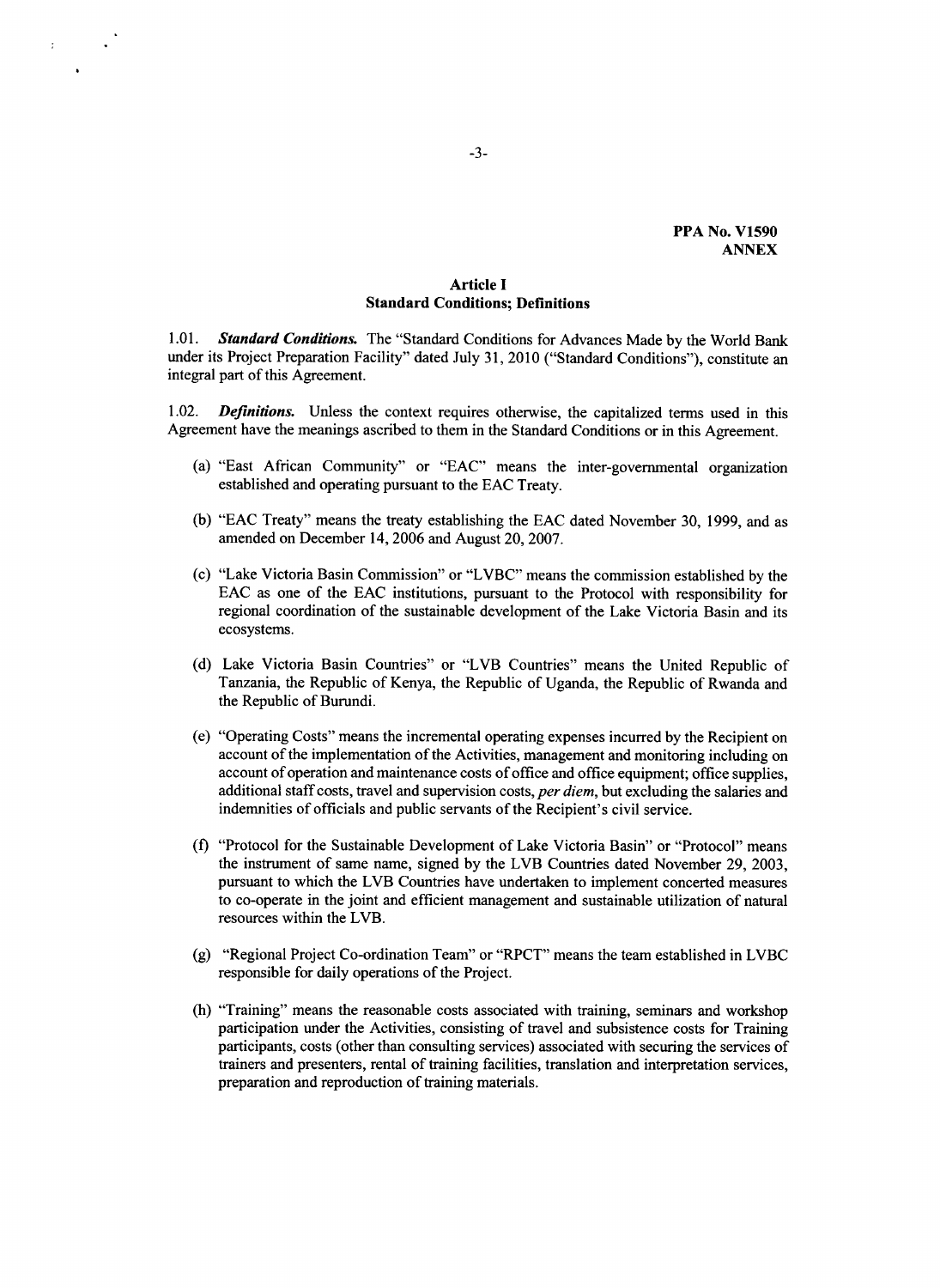## **Article II Execution of the Activities**

2.01. *Description of the Activities.* The Activities for which the Advance is provided consist of the following parts:

- (a) Technical assistance in the preparation of key Project documents, which includes *inter alia:* contributions to the Project Appraisal Document; preparation of project implementation, financial, and procurement manuals for the **EAC** portion of the Project as well as similar support to LVB Countries for documentation required at the national level;
- **(b)** Undertake policy and analytical work, including *inter alia,* value chain studies, studies on operationalization of the related environmental trust fund, and finalization of the draft legislation be used in the design of the Project;
- (c) Support for the day-to-day operations of the RPCT in the LVBC through the hiring of project coordinator, procurement specialist, and other key staff;
- **(d)** Facilitate policy, working, consultative and negotiation fora at the regional, national and local level with relevant stakeholders and technical experts in order to develop, review and prioritize Project activities;
- (e) Purchase of IT and other equipment to improve the Recipient's digital communications with LVB Countries during the Project preparation process;
- **(f)** Support monitoring, capacity building interventions, networking, training, and knowledge sharing needed for Project preparation; and
- **(g)** Provision of supplies, equipment, communications, and daily Operational Costs-including vehicle maintenance and financial audit-for Project preparation of the project as well as consultants to support the LVBC in its day-to-day operations.

2.02. *Execution of the Activities Generally.* The Recipient declares his commitment to the objectives of the Activities. To this end, the Recipient shall cause the LVBC shall carry out the Activities in accordance with the provisions of: (a) Article II of the Standard Conditions; **(b)** this Article II; and (c) the "Guidelines on Preventing and Combating Fraud and Corruption in Projects Financed **by** IBRD Loans and **IDA** Credits and Grants", dated October *15,* **2006** and revised in January 2011 and as of July **1, 2016.**

**2.03.** *Institutional and Other Arrangements.* Without limitation upon paragraph 2.02 above, the Recipieint shall cause the LVBC to maintain a unit, with staffing in number and with qualification and experience acceptable to the World Bank, to be responsible for the implementation and the fiduciary aspects of the Activities.

2.04. *Monitoring, Reporting and Evaluation of the Activities.* The Recipient shall monitor and evaluate the progress of the Activities in accordance with the provisions of Section **2.08** of the Standard Conditions.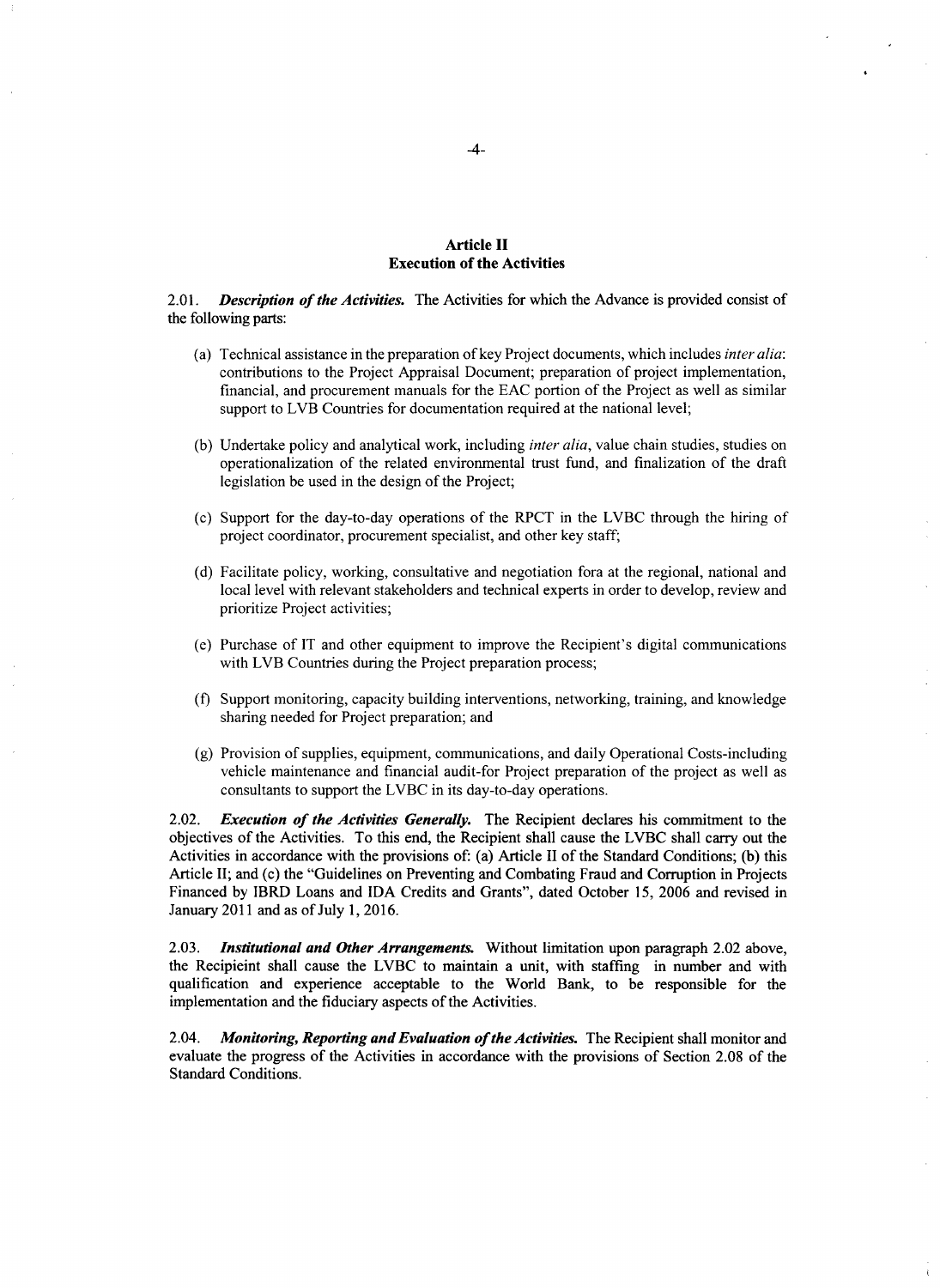*2.05. Financial Management (a)* The Recipient shall ensure that a financial management system is maintained in accordance with the provisions of Section **2.09** of the Standard Conditions.

**(b)** The Recipient shall ensure that interim un-audited financial reports for the Activities are prepared and furnished to the World Bank not later than one month after the end of each calendar quarter, covering the quarter, in form and substance satisfactory to the World Bank.

**(c)** The Recipient shall have its Financial Statements audited in accordance with the provisions of Sections **2.09 (b)** of the Standard Conditions. Each such audit of the Financial Statements shall cover the period of one fiscal year of the Recipient, commencing with the fiscal year in which the first withdrawal under the Advance was made. The audited Financial Statements for such period shall be furnished to the World Bank not later than six months after the end of such period.

(i) **If,** on or before the Refinancing Date, a Refinancing Agreement has been executed **by** all of its parties, the Recipient shall have the Financial Statements included in the first audit of financial statements required under the Refinancing Agreement.

(ii) **If, by** the Refinancing Date, no Refinancing Agreement has been executed **by** all of its parties, such audit of the Financial Statements shall cover the period of the Advance, commencing with the fiscal year in which the first withdrawal under the Advance was made. The audited Financial Statements for such period shall be furnished to the World Bank not later than six months after the end of the Recipient's fiscal year in which the Refinancing Date occurs.

(iii) Notwithstanding the provisions of paragraphs (i) and (ii) of this Section, the World Bank may request an audit of the Financial Statements prior to the Refinancing Date, covering such period as is indicated in its request. The audited Financial Statements for such period shall be furnished to the World Bank not later than six months after the end of such period.

#### *2.06. Procurement*

**All** goods, non-consulting services and consulting services required for the Activities and to be financed out of the proceeds of the Advance shall be procured in accordance with the requirements set forth or referred to in the "World Bank Procurement Regulations for IPF Borrowers" dated July **2016,** revised November **2017** ("Procurement Regulations") and the provisions of the Recipient's procurement plan for the Activities dated February *15,* **2018** ("Procurement Plan") provided for under Section IV of the Procurement Regulations, as the same may be updated from time to time in agreement with the World Bank.

#### **Article III Withdrawal of the Advance**

*3.01. Eligible Expenditures.* The Recipient may withdraw the proceeds of the Advance in accordance with the provisions of: (a) Article III of the Standard Conditions; **(b)** this Section; and (c) such additional instructions as the World Bank may specify **by** notice to the Recipient (including the "Disbursement Guidelines for Investment Project Financing" dated February **2017,** as revised from time to time **by** the World Bank and as made applicable to this Agreement pursuant to such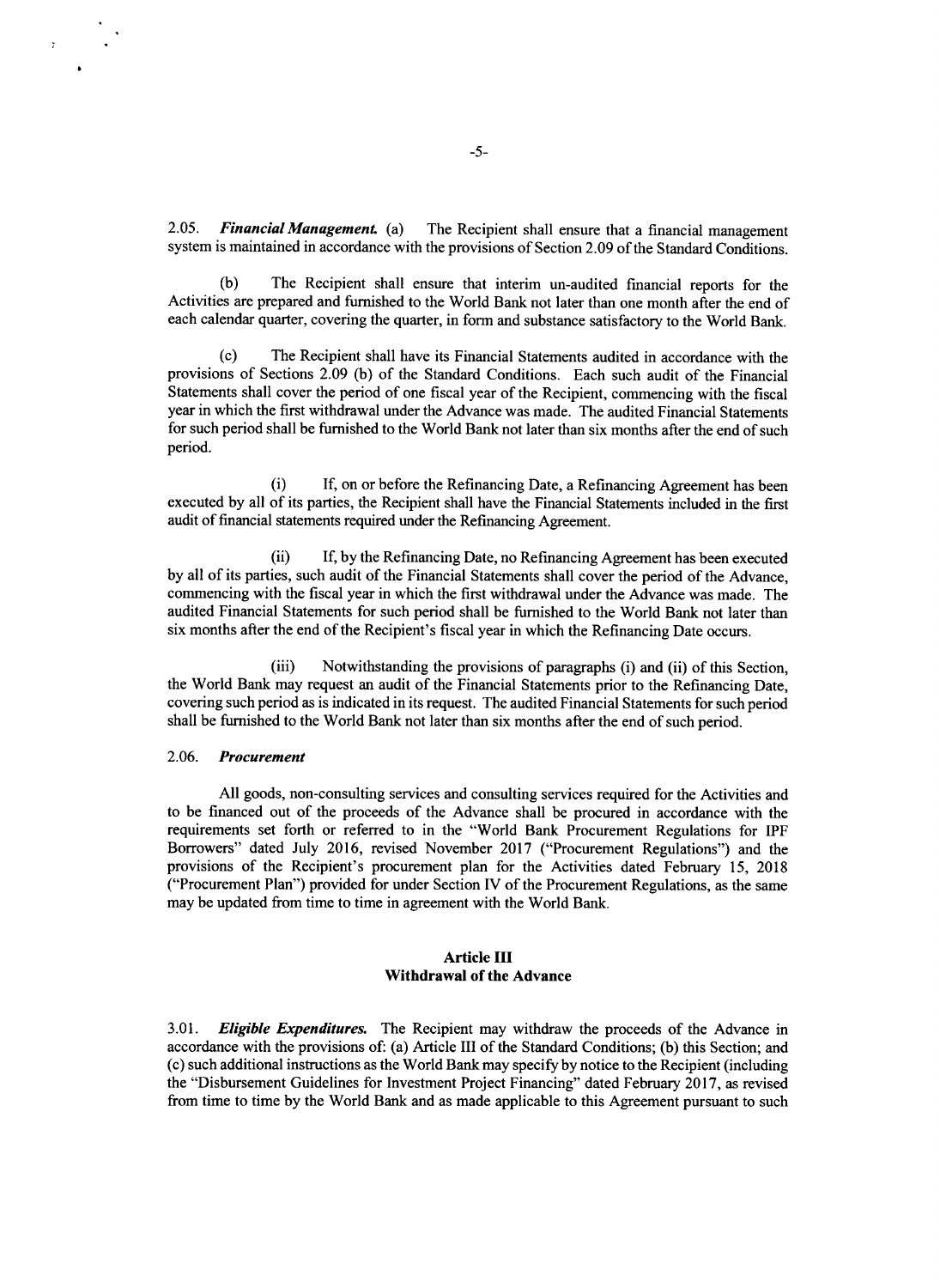instructions), to finance Eligible Expenditures as set forth in the following table. The table specifies each category of Eligible Expenditures that may be financed out of the proceeds of the Advance ("Category"), the amount of the Advance allocated to each Category, and the percentage of expenditures to be financed for Eligible Expenditures in each Category:

| Category                                                                                                               | <b>Amount of the Advance</b><br><b>Allocated</b><br>(expressed in Dollars) | Percentage of<br><b>Expenditures to be</b><br><b>Financed</b><br>(inclusive of Taxes) |
|------------------------------------------------------------------------------------------------------------------------|----------------------------------------------------------------------------|---------------------------------------------------------------------------------------|
| (1) Goods, non-consulting<br>services, consulting<br>services, Operating Costs<br>and Training under the<br>Activities | 1,480,000                                                                  | 100%                                                                                  |
| <b>TOTAL AMOUNT</b>                                                                                                    | 1,480,000                                                                  |                                                                                       |

**3.02.** *Withdrawal Conditions.* Notwithstanding the provisions of Section **3.01** of this Agreement, no withdrawal shall be made for payments made prior to the date of countersignature of this Agreement **by** the Recipient, except that withdrawals up to an aggregate amount not to exceed **\$296,000** equivalent may be made for payments made prior to this date but on or after January **1, 2018**

*3.03. Refinancing Date.* The Refinancing Date is December **31, 2019.**

## **Article IV Terms of the Advance**

4.01. *Refinancing under the Refinancing Agreement:* **If, on or before the** Refinancing Date, a Refinancing Agreement has been executed **by** all of its parties, then the full amount of the Withdrawn Advance Balance shall be paid to the World Bank as soon as the Refinancing Agreement becomes effective, **by** means of a withdrawal **by** the World Bank of such amount of the Refinancing Proceeds, in accordance with the provisions of the Refinancing Agreement.

4.02. *No Repayment in the absence ofa Refinancing Agreement:* Notwithstanding any provision to the contrary in the Standard Conditions, if, on or before the Refinancing Date, no Refinancing Agreement has been executed **by** all of its parties, or if, **by** such date or at any time thereafter, it has been so executed but terminates without becoming effective, then the Recipient shall not be obligated to repay the Withdrawn Advance Balance.

#### **Article V Additional Remedies**

*5.01. Additional Events of Suspension.* The Additional Events of Suspension consist of the following: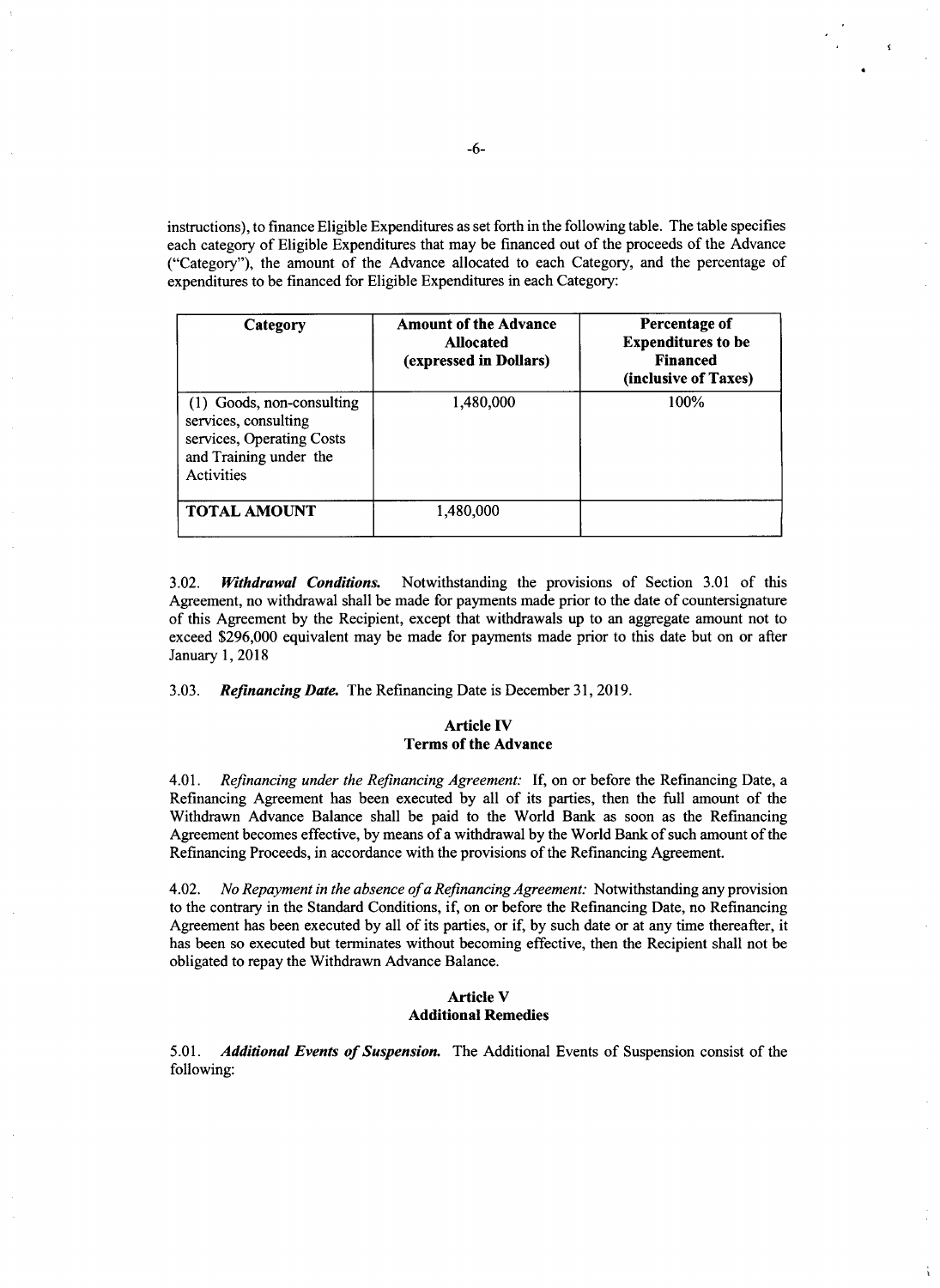- (a) Either of the **EAC** Treaty or the Protocol has been amended, suspended, abrogated, repealed or waived so as to affect materially and adversely the ability of (i) the **EAC** to perform any of its oblgations under this Agreement; or (ii) the LVB Countries to perfom their obligations under their respective Agreements.
- **(b)** The right of any one of the Republic of Burundi, the Republic of Kenya and the Republic of Tanzania to withdraw the proceeds of the financing under its respective Project Preparation Agreement has been suspended, canceled or terminated in whole or in part, pursuant ot the terms of the Project Preparation Agreement therefore.
- *5.02. Additional Events of Acceleration.* The Additional Event of Acceleration consists of the following:

(a) Any event specified in paragraphs (a) and **(b)** of Section **5.01** of this Agreement occurs and is continuing for a period of **60** days after notice of the event has been given **by** the World Bank to the Recipient.

## Article **VI** Recipient's Representative; Addresses

**6.01.** *Recipient's Representative.* The Recipient's Representative referred to in Section **9.02** of the Standard Conditions is its secretary-generay.

**6.02.** *Recipient's Address.* The Recipient's Address referred to in Section **9.01** of the Standard Conditions is:

East African Community **P.O.** Box **1096** Arusha Tanzania

Facsimile:

**255-27-250-4481 255-27-250-4255**